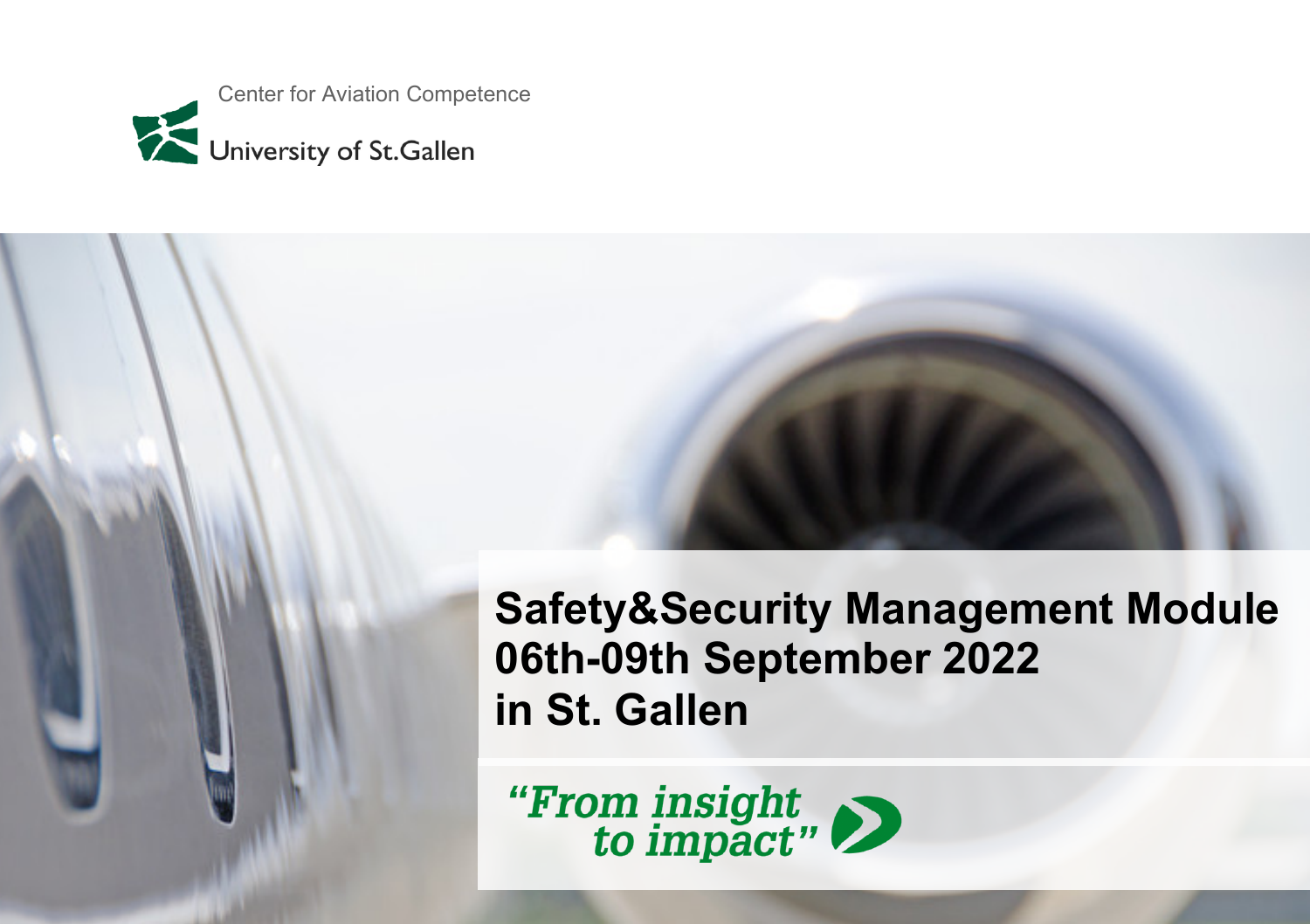

The Safety & Security Management Module, which is part of the Global Aviation Management Certificate Program, will take place on **6th – 9th September 2022 in St. Gallen.** This module explains how to be compliant with regulation and offers tools and practices to be efficient. Furthermore, the module also discusses cultures and how to achieve cultures that increase safety.

| <b>TIME</b>     | <b>TOPIC AND CONTENT</b>                                                                | <b>LECTURER</b> |
|-----------------|-----------------------------------------------------------------------------------------|-----------------|
| $08.30 - 09.15$ | Welcome and Introduction                                                                | Andreas Wittmer |
| $09.15 - 10.15$ | Introduction, Definitions and Essential Basics of Safety Manage-<br>ment in Aviation I  | Andreas Wittmer |
| $10.15 - 10.45$ | Coffee break                                                                            |                 |
| $10.45 - 12.00$ | Introduction, Definitions and Essential Basics of Safety Manage-<br>ment in Aviation II | Andreas Wittmer |
| $12.00 - 13.00$ | Lunch                                                                                   |                 |
| $13.00 - 14.00$ | <b>Business Benefits</b>                                                                | Andreas Wittmer |
| $14.00 - 15.00$ | Case Study Boeing 737 Max 8: Stakeholderanalyse                                         | Andreas Wittmer |
| $15.00 - 15.15$ | Coffee break                                                                            |                 |
| $15.15 - 16.30$ | Fundamentals and Structure of Safety Management in Aviation                             | Joel Hencks     |
| $16.30 - 16.45$ | Coffee break                                                                            |                 |
| $16.45 - 18.00$ | <b>Safety Assurance</b>                                                                 | Joel Hencks     |
| $18.00 - 18.30$ | Open questions and discussion / closing                                                 | Andreas Wittmer |
| 19.00           | <b>Networking Dinner</b>                                                                |                 |

|  |  |  | Day 1, 6th September: Basics and Fundamentals of Safety & Security Management |  |  |  |
|--|--|--|-------------------------------------------------------------------------------|--|--|--|
|--|--|--|-------------------------------------------------------------------------------|--|--|--|

## **Day 2, 7th September: Safety Risk Protection and Controls**

| <b>TIME</b>     | <b>TOPIC AND CONTENT</b>                                | <b>LECTURER</b>    |
|-----------------|---------------------------------------------------------|--------------------|
| $08.15 - 08.30$ | Welcome and Introduction                                | Andreas Wittmer    |
| $08.30 - 10.00$ | Safety Performance Monitoring and Measurement           | Joel Hencks        |
| $10.00 - 10.30$ | Coffee break                                            |                    |
| $10.30 - 12.00$ | Internal Control Systems and Reporting                  | <b>Joel Hencks</b> |
| $12.00 - 13.30$ | Lunch                                                   |                    |
| $13.30 - 15.00$ | Industry Best Practice I                                | Joel Hencks        |
| $15.00 - 15.15$ | Coffee break                                            |                    |
| $15.15 - 16.15$ | Case Study Boeing 737 Max 8: SMS, Delegation            |                    |
|                 |                                                         | Joel Hencks        |
| $16.15 - 16.30$ | Coffee breack                                           |                    |
| $16.30 - 18.00$ | Safety Promotion: Communication, Education and Training | Andreas Wittmer    |
| $18.00 - 18.15$ | Open questions and discussion / closing                 | Andreas Wittmer    |
| 18.30           | Sightseeing (optional)                                  |                    |
|                 |                                                         |                    |

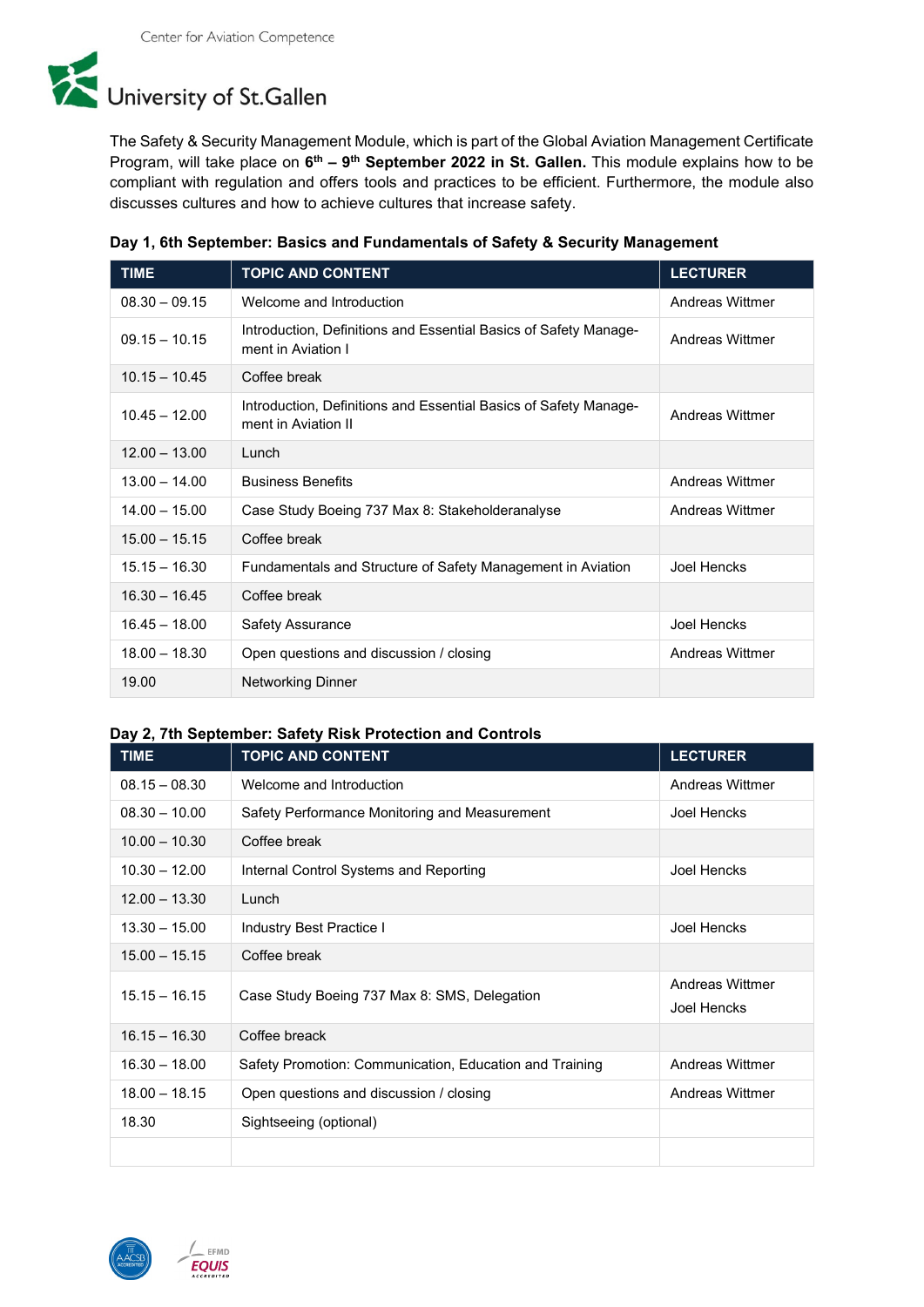# University of St.Gallen

# **Day 3, 8th September: Safety Culture and Safety Promotion**

| <b>TIME</b>     | <b>TOPIC AND CONTENT</b>                                                                                                             | <b>LECTURER</b> |
|-----------------|--------------------------------------------------------------------------------------------------------------------------------------|-----------------|
| $08.15 - 08.30$ | Welcome and Introduction                                                                                                             | Andreas Wittmer |
| $08.30 - 10.00$ | Safety Risk Management: Hazard identification and<br>implementation of risk controls                                                 | Daniel Knecht   |
| $10.00 - 10.30$ | Coffee break                                                                                                                         |                 |
| $10.30 - 12.00$ | Production vs Protection: An accident investigation view                                                                             | Daniel Knecht   |
| $12.00 - 13.15$ | Lunch                                                                                                                                |                 |
| $13.15 - 14.45$ | Documentation ICAO SMS Requirements for Operators, Mainte-<br>nance Organizations, Air Traffic Service Providers and Aero-<br>dromes | Roland Müller   |
| $14.45 - 15.15$ | Coffee break                                                                                                                         |                 |
| $15.15 - 16.15$ | <b>Safety Culture</b>                                                                                                                | Roland Müller   |
| $16.15 - 17.15$ | Case Study Boeing 737 Max 8: Governance, Society                                                                                     | Andreas Wittmer |
| $17.15 - 17.45$ | Open questions and discussion / closing                                                                                              | Andreas Wittmer |

## **Day 4, 9th September: Cyber Security**

| <b>TIME</b>     | <b>TOPIC AND CONTENT</b>                          | <b>LECTURER</b>     |
|-----------------|---------------------------------------------------|---------------------|
| $08.15 - 08.30$ | Welcome and Introduction                          | Andreas Wittmer     |
| $08.30 - 10.00$ | Introduction cyber crime and General cyber attack | Pascale Schwerzmann |
| $10.00 - 10.30$ | Coffee break                                      |                     |
| $10.30 - 12.00$ | Cyber crime in Aviation and Solution approaches   | Pascale Schwerzmann |
| $12.00 - 12.15$ | Q&A                                               | Pascale Schwerzmann |
| $12.15 - 13.30$ | Lunch                                             |                     |
| $13.30 - 15.00$ | Information security management system (ISMS)     | Joel Hencks         |
| $15.00 - 15.30$ | Coffee break                                      |                     |
| $15.30 - 17.00$ | Information security management system (ISMS)     | Joel Hencks         |
| $17.00 - 17.30$ | Open questions and discussion / closing           | Andreas Wittmer     |

## **The Lecturers**

**Joel Hencks**, Managing Director AeroEx GmbH, Fellow of the CFAC at the University of St. Gallen. More information about Joel Hencks and AeroEx:<http://www.aeroex.eu/>

**Daniel Knecht,** Director of the Investigation Bureau at the Swiss Transportation Safety Investigation Board (STSB) (since 2012), Head of the Aviation Division (STSB-AV) and pilot More information about Daniel Knecht:<https://www.sust.admin.ch/>

**Prof. Dr. iur. Roland Müller,** Lawyer, Flight Instructor, Professor for Privat- und Commercial Law as well as Air Law at the University of St.Gallen. More information about Roland Müller: [https://www.alexandria.unisg.ch/Personen/Person/M/Roland\\_Mueller](https://www.alexandria.unisg.ch/Personen/Person/M/Roland_Mueller)

**Pascale Schwerzmann**, MLaw Pascale Schwerzmann, Executive MBA HSG, Manager at KPMG Switzerland for Cyber Security and Data Privacy Services



EFMD